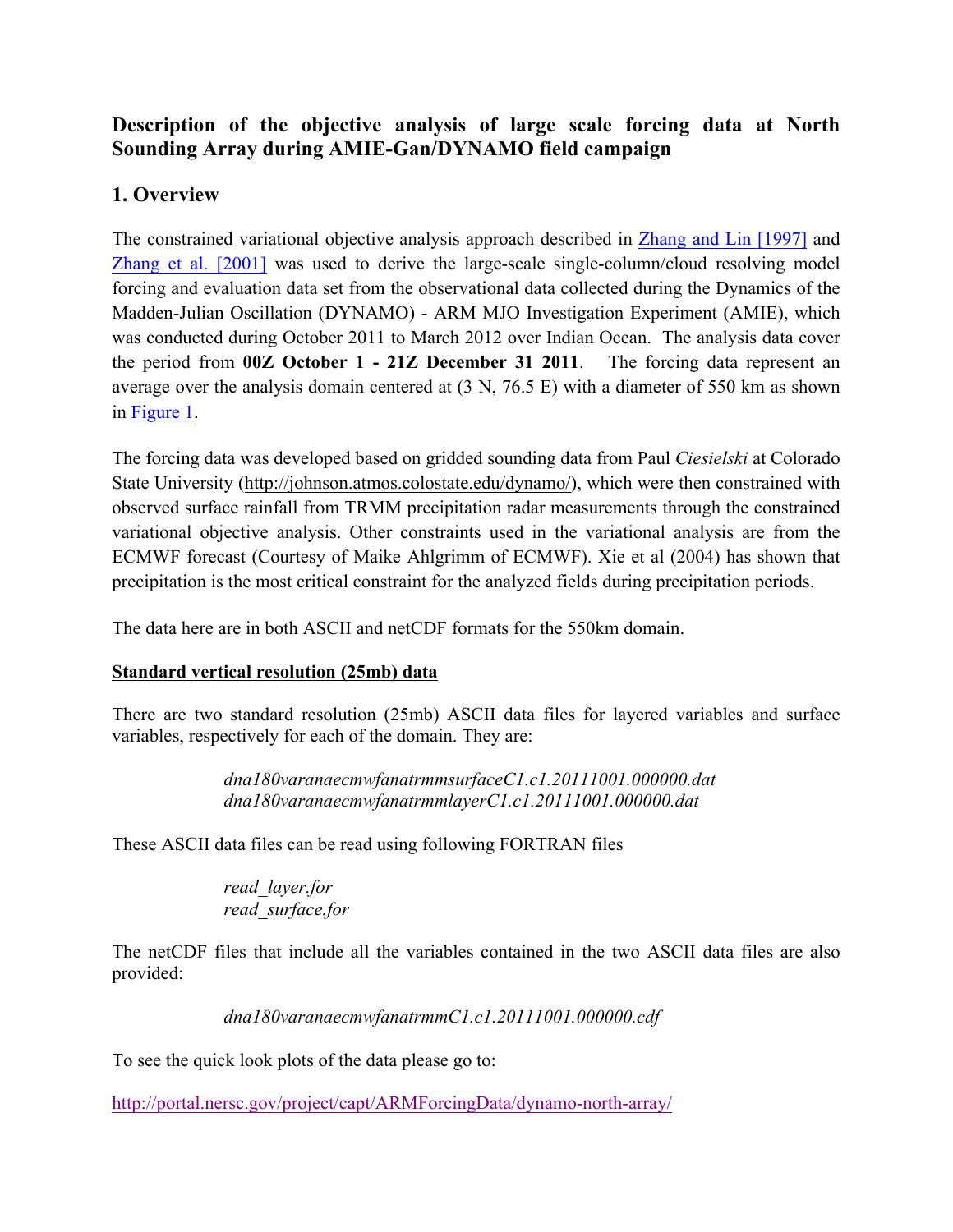#### **2. Some details of the analysis**

The objective analysis domains used for analyzing the DYNAMO north sounding array data are shown in Figure 1. The analysis grid points overlap the sounding stations in the north sounding array that were available during DYNAMO. Sounding balloons were launched to measure the vertical profiles of temperature, relative humidity, and winds 8 times per day for certain interested stations and 4 times at others. For gridded sounding data details, please refer to Johnson's group at Colorado State University (http://johnson.atmos.colostate.edu/dynamo/). For details about the sounding data correction, please refer to Ciesielski et al, 2014. These measured upper-air data were first analyzed using the analysis scheme of *Cressman* [1957] with the background field from the ECMWF analysis data (Courtesy of Steve Williams of NCAR).

The domain-averaged surface and TOA radiative fluxes and surface heat fluxes constraints required by the variational analysis were obtained from ECMWF forecast data. TRMM precipitation data is based on 3B42 data.

#### **3. References**

Ciesielski, P. E., H. Yu, R. H. Johnson, K. Yoneyama, M. Katsumata, C. N. Long, J. Wang, S. M. Loehrer, K. Young, S. F. Williams, W. Brown, J. Braun, and T. Van Hove, 2014: Quality-controlled upper-air sounding dataset for DYNAMO/CINDY/AMIE: development and corrections. *J. Atmos. Oceanic Technol.*, **31**, 741–764. doi: http://dx.doi.org/10.1175/JTECH-D-13-00165.1

Johnson, R. H., and Ciesielski, P. E., 2013: Structure and properties of Madden–Julian oscillations deduced from DYNAMO sounding arrays. *J. Atmos. Sci.*, *70*(10), 3157-3179. Cressman, G. P., (1959), *An operational objective analysis scheme*. *Mon. Wea. Rev., 87,*  367-374.

Xie, S., T. Hume, C. Jakob, S. Klein, R. McCoy, and M. Zhang, 2010: Observed largescale structures and diabatic heating and drying profiles during TWP-ICE, J. climate, 23, 57-79, doi:10.1175/2009JCLI3071.1.

Xie, S., R. T. Cederwall, and M. H. Zhang, 2004: Developing long-term single-column model/cloud system-resolving model forcing using numerical weather prediction products constrained by surface and top of the atmosphere observations. J. Geophys. Res., 109, D01104, doi:10.1029/2003JD004045.

Zhang, M. H., and J. L. Lin (1997), *Constrained variational analysis of sounding data bases on column-integrated budgets of mass, heat, moisture, and momentum: Approach and application to ARM measurements. J. Atmos. Sci., 54*, 1503-1524. Zhang, M. H., J. L. Lin, R. T. Cederwall, J. J. Yio, and S. C. Xie (2001), *Objective analysis of ARM IOP Data: Method and sensitivity. Mon. Weather Rev., 129,* 295-311.

AMIE Homepage: http://campaign.arm.gov/amie/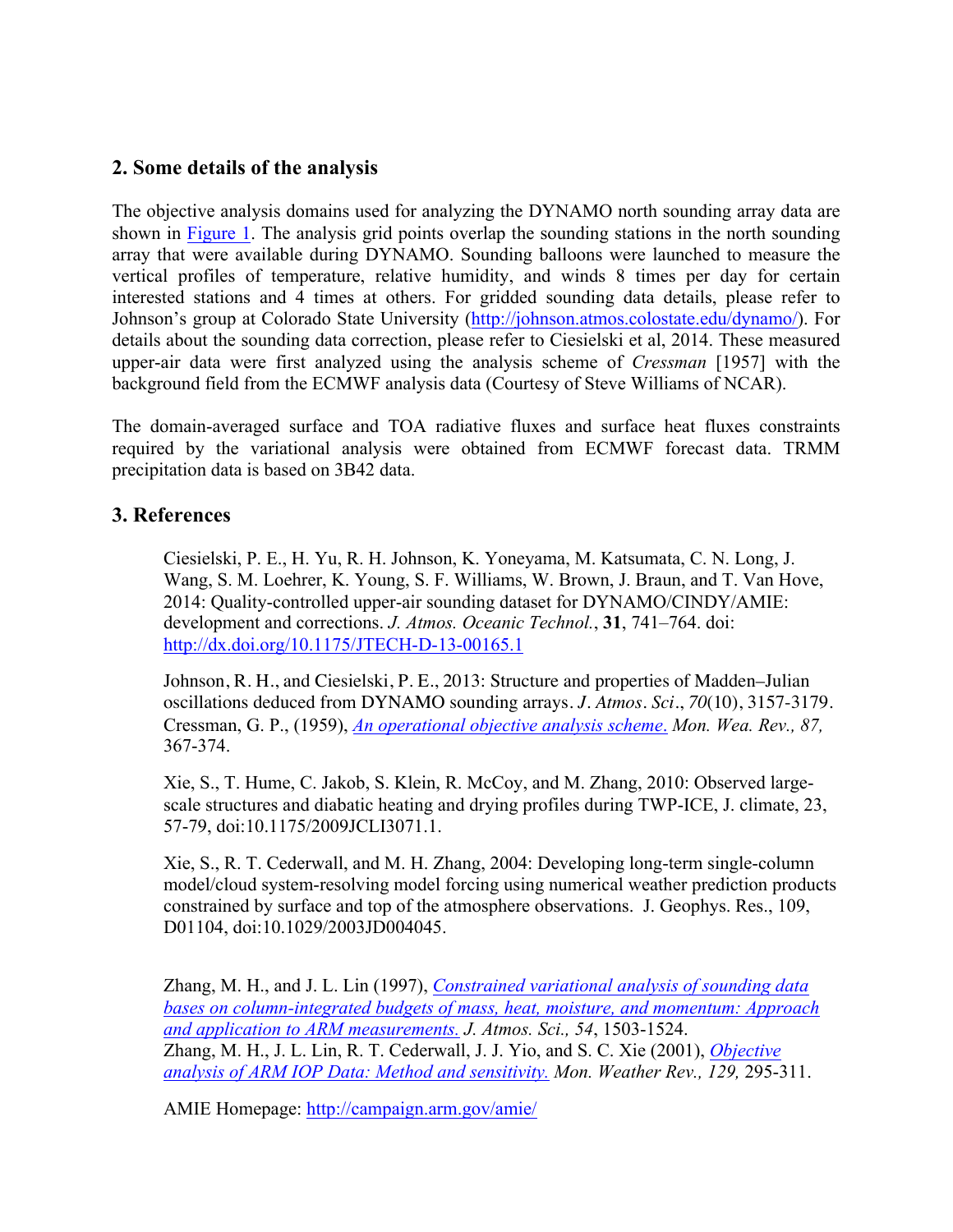DYNAMO North Sounding Array forcing data page on LLNL ARM Team page: http://portal.nersc.gov/project/capt/ARMForcingData/dynamo-north-array/

#### **4. Acknowledgement**

We would like to thank Paul Ciesielski (CSU), Maike Ahlgrimm (ECMWF), Steve Williams (NCAR), Chuck Long (PNNL) and Chidong Zhang (FSU) and all AMIE and DYNAMO participants who collected and provided the valuable field data for this study.

### **5. Contacts**

For questions, or to report data problems, please contact:



**Figure 1: Analysis domain for north sounding array during DYNAMO, with a diameter of 550 km. The blue stars denote the sounding site locations and the small black circles are the analysis grid points on the circle of the domain.**